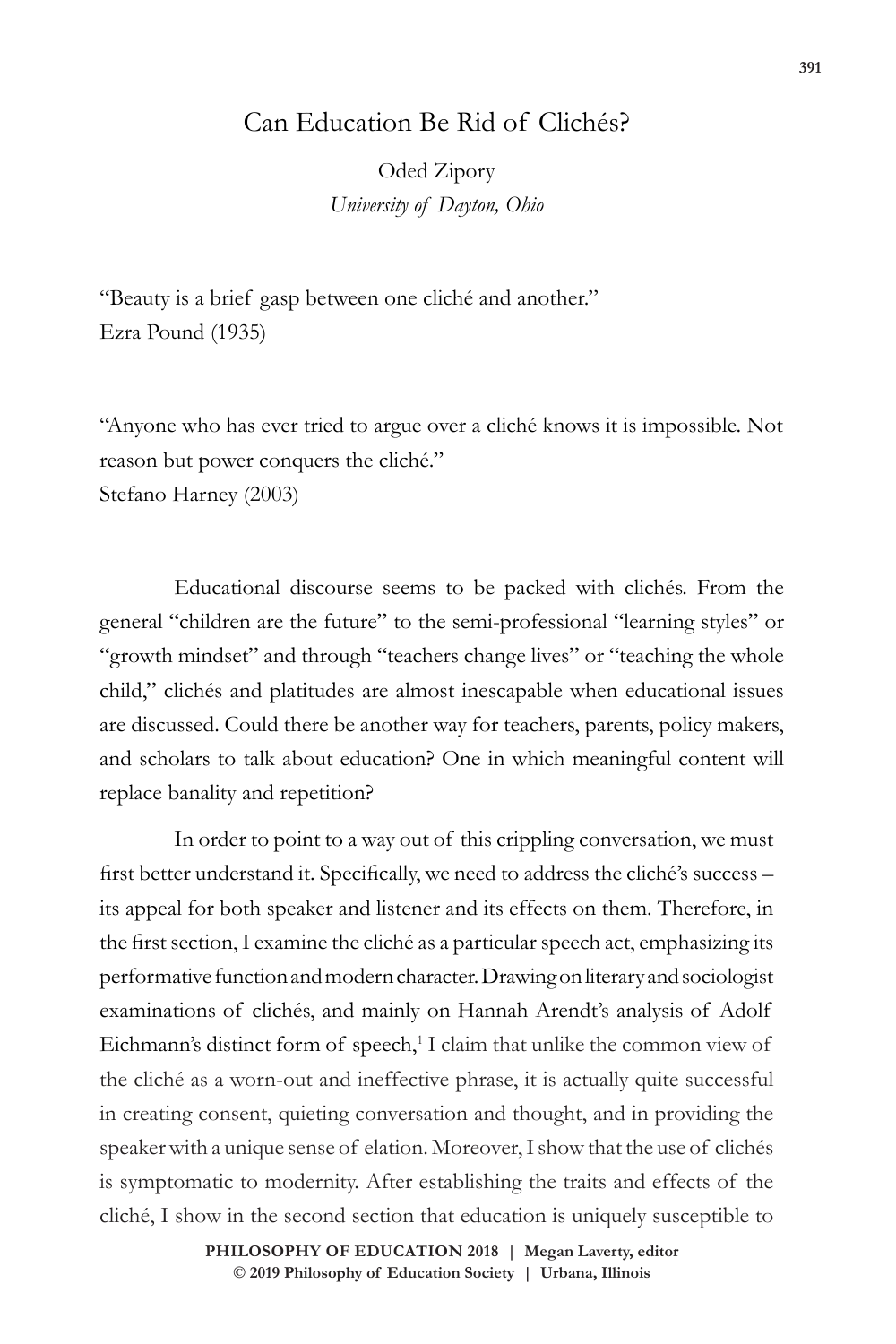an extensive use of clichés due to some of its inherent structural tensions, and finally, I return to Arendt's report of Eichmann's trial, to suggest that her unmethodical critique could prove useful in confronting the challenge of regulated and repetitive speech.

# WHAT IS A CLICHÉ? WHAT DOES IT DO?

Clichés are commonly understood as "ineffective" and as a sort of linguistic "failure." Indeed, clichés do not seem to deliver any real content and they don't contribute anything new to a conversation. This, however, does not mean that they are not functionally successful. On the contrary, it is exactly those characteristics (and more) that turn the cliché into a powerful speech act. In this section, I will try to define exactly what the function of the cliché is.

So, what is a cliché? And what does it do? While we easily recognize clichés, it is still quite difficult to define it. In fact, clichés reject formal linguistic definitions. As the literary scholar Ruth Amossy states: "It would never be enough to define them in purely formal terms, since clichés are based not only on a spatial arrangement (figures of speech, structures), but on a temporal dimension as well: clichés are clichés by virtue of a phenomenon of repetition."2 Moreover, the repetition of the banal phrase must be of a particular kind – it erases origins, and amounts to a limitless circulation, in which the cliché is spoken by an anonymous voice. Paradoxically, the listener is compelled to identify with this voice which he regards as "both his own and as radically foreign to him."3 In his treatise *On Clichés,* the Dutch sociologist Anton Zijderveld claims that the cliché is primarily a sociological phenomenon, and that its main feature is "the change from symbolic vigor and semantic power, to social and/or political functionality," culminating in what he refers to as the "supersedure of meaning by function."4 From a more political perspective, social theorist Stefano Harney points to the fact that "anyone who has ever tried to argue over a cliché knows it is impossible. Not reason but power conquers the cliché,"5 meaning, in my understanding, that the cliché simply does not correspond adequately to norms of rational argumentation that exist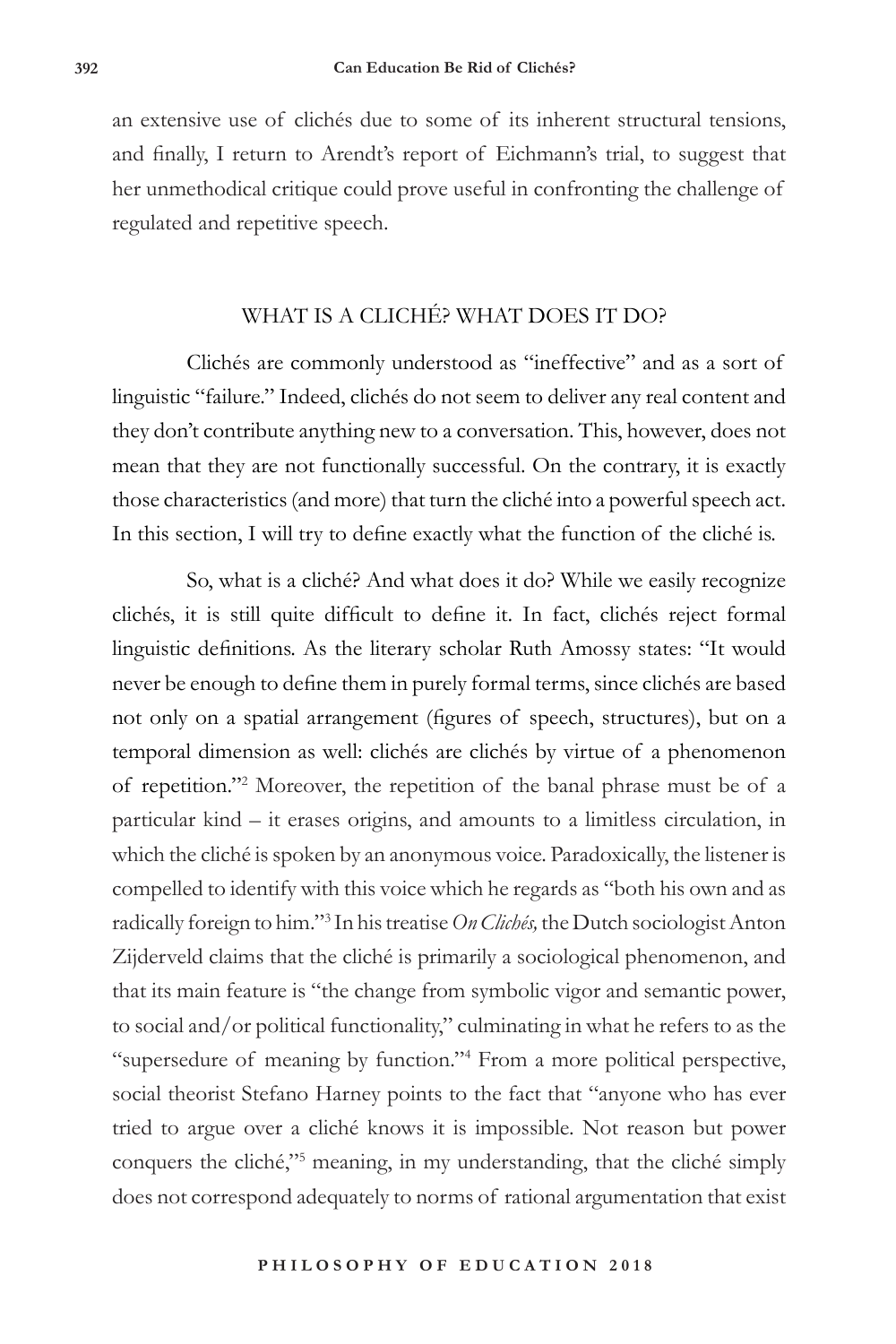in a "regular" conversation. Instead, it works through the power relations it represents and reproduces.

Created through endless circulation and automatization of speech, the cliché is a modern phenomenon as attested by the word's origin. It originated as an onomatopoeia that signified in French printers' jargon the then innovative use of type-casts. Illustrations that prior to this invention were carefully and painstakingly drawn and painted could now be produced quickly and massively. They did lack the meaningful uniqueness of earlier illustrations, but they were made available for large quantities of viewers and readers as common words and phrases were also put into a similar type-cast. This new technique, which apparently made a sort of "clich" sound, greatly increased productivity, and contributed to the emergence of mass printing. Only later, towards the end of the 19<sup>th</sup> century, did the word become a metaphor and achieve its current meaning. Although we can certainly find in antiquity critique of thoughtless speech, "cliché" became the dismissive term we know today only in the context of appreciation for individual expression and the threat to originality posed by modern industrial life.<sup>6</sup>

So, what are the effects of a cliché? What happens when it is uttered? When encountering a cliché in a conversation, the listener is driven to a sort of automatic agreement accompanied by a cozy feeling of togetherness. Whereas a lie or, in fact, any decisive statement can be argued from a rational or factual perspective, this is not the situation with clichés, as they are concerned mainly with emotional response. Let's take for example a familiar and harmless cliché such as "children are the future." Is there really any point in arguing over this? Can anyone deny that indeed this is true? And if one insists on questioning the self-evident truth of this saying, wondering about the meaning of this "future" or what exactly do we have to do about it, by doing that the speaker is clearly, and quite rudely, missing the cliché's intent – achieving an immediate and thoughtless agreement. Preserving this feel-good consent requires that nothing of substance will be added to the conversation, least of all, reflection, disagreement, critique or judgment. Clichés, then, despite their friendly appearance are nothing less than conversation killers.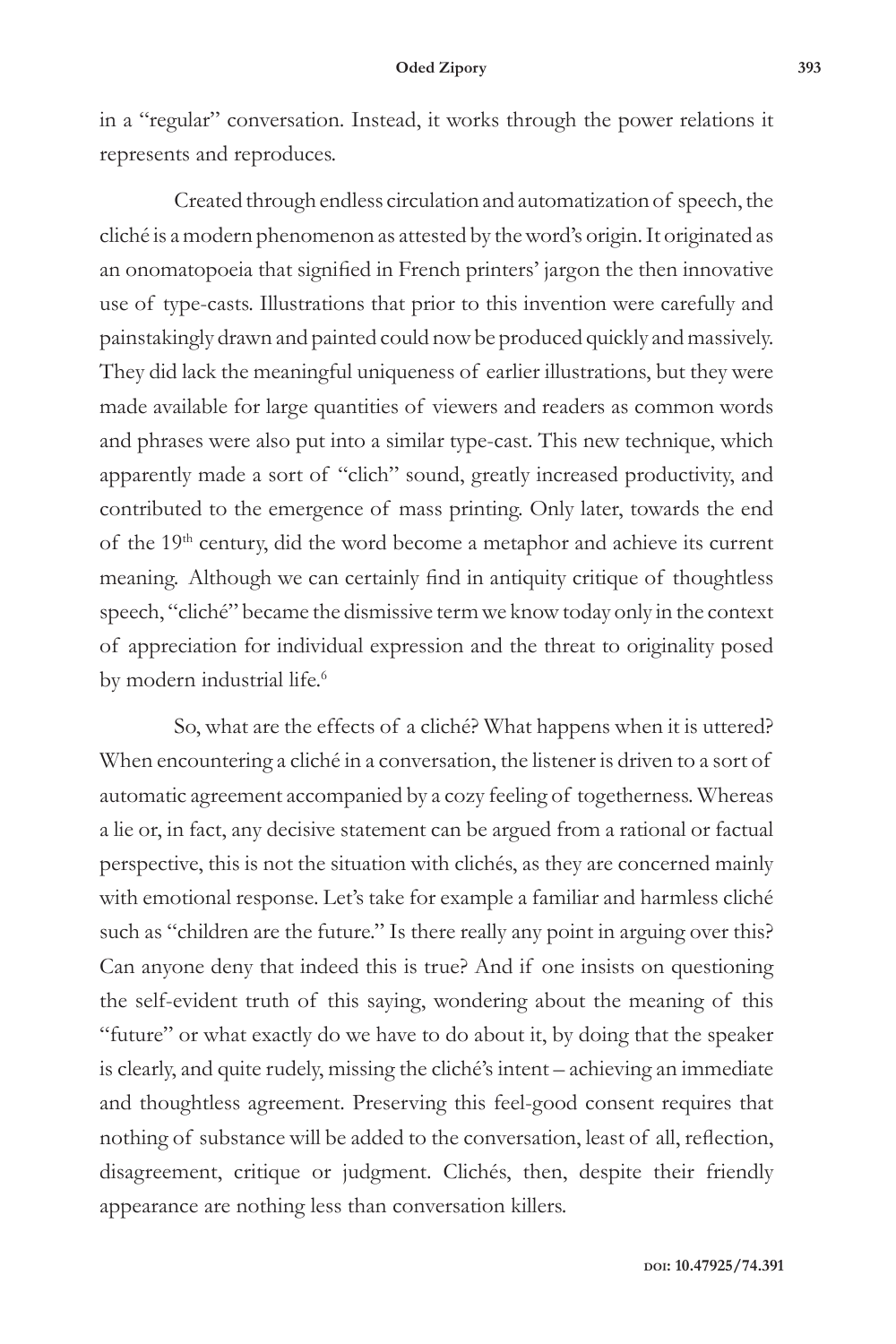It can even be said that some clichés terminate not only speech but thought itself.In his study of American POWs in Korea, the psychiatrist Robert Jay Lifton came up with the useful term *thought-terminating cliché*:

> The language of the totalist environment is characterized by the thought-terminating cliché. The most far-reaching and complex of human problems are compressed into brief, highly reductive, definitive-sounding phrases, easily memorized and easily expressed. … Totalist language, then, is repetitiously centered on all-encompassing jargon, prematurely abstract, highly categorical, relentlessly judging, and to anyone but its most devoted advocate, deadly dull: in Lionel Trilling's phrase, 'the language of nonthought.' … For an individual person, the effect of the language of ideological totalism can be summed up in one word: constriction. He is, so to speak, linguistically deprived; and since language is so central to all human experience, his capacities for thinking and feeling are immensely narrowed.7

But there is no need to go all the way to Manchurian candidates and "brain washing" techniques to find thought and speech arrested by clichés. As Zijderveld indicates, even when used daily and in "normal" situations (perhaps it is the cliché that normalizes the situation) clichés tend "to mold conversations and to hold a firm grip over the individual's consciousness; … They bypass reflection and thus unconsciously work on the mind, while excluding potential relativizations."8 In short, clichés are "assumptions [that] persist by habit alone, repeated but unexamined."<sup>9</sup>

What I find to be lacking in the discussions about the nature of the cliché is their effect on the speaker, the one who utters it. This aspect of the cliché is largely ignored, and even when clichés are discussed critically they are still understood as one-sided, top-down manipulations in which power is simply, and intentionally, directed from the speaker onto the listener.

Hannah Arendt's examination of Adolf Eichmann's speech during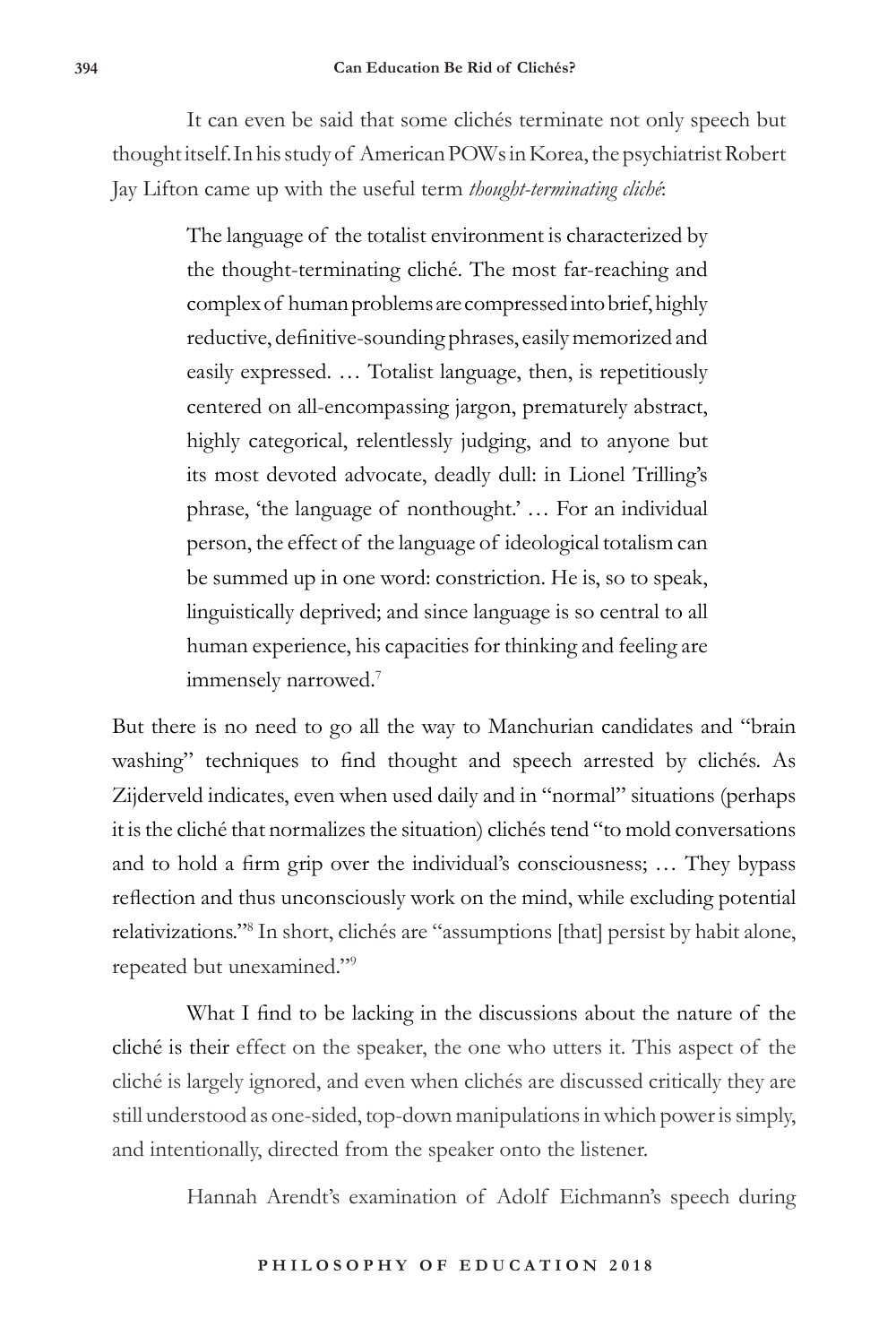#### **Oded Zipory 395**

his trial and police interrogation is an enlightening exception in this respect. Taking the cliché into a moral and political discussion, Arendt provides a unique account of its production. While not attempting to offer an all-encompassing theory of political speech, Eichmann for her is not merely a unique individual, but a representative of a corrupted form of modern morality and of modern speech. She describes Eichmann's personality as consumed by "empty talk" he constantly produces, as if "he was genuinely incapable of uttering a single sentence that was not a cliché." Eichmann even admitted that *officialese* is his "only language;" his "mind full to the brim" with slogans and stock phrases. Not only was he quoting others' worn-out phrases but even "when he did succeed in constructing a sentence of his own, he repeated it until it became a cliché."10 George Orwell's famous account of bad political writing seems to be an exact description of Eichmann who "either has a meaning and cannot express it, or he inadvertently says something else, or he is almost indifferent as to whether his words mean anything or not".<sup>11</sup>

Arendt claims that in speaking this way, Eichmann was consoling himself, and that his clichés were not issued from above but were "self-fabricated" for the " 'extraordinary sense of elation' it gave to the speaker the moment it popped out of his mouth."12 This self-consolation and sense of self-importance arise from the ability of clichés to pleasantly shut down not only the other person, but first and foremost one's own lingering doubts, moral dilemmas and personal failures.

And Eichmann was certainly not the only one to do so. Arendt notes that one of his favorite phrases - stating his will to "make peace with his former enemies"- was shared by many other ordinary Germans at the time "who were heard to express themselves in exactly the same terms at the end of the war."<sup>13</sup> Even a witness for the prosecution, Heinrich Gruber- one of the few Germans who held a firm objection to Nazi policy towards the Jews- had resorted to clichés in his time of need. When asked by Eichmann's attorney whether or not he tried to influence Eichmann or appeal to his feelings and sense of morality, Gruber said that he did not do such a thing, because "words would have been useless" and "deeds are more effective than words" (as if Eichmann's job involved anything but words). As Arendt notices, he answered with "precisely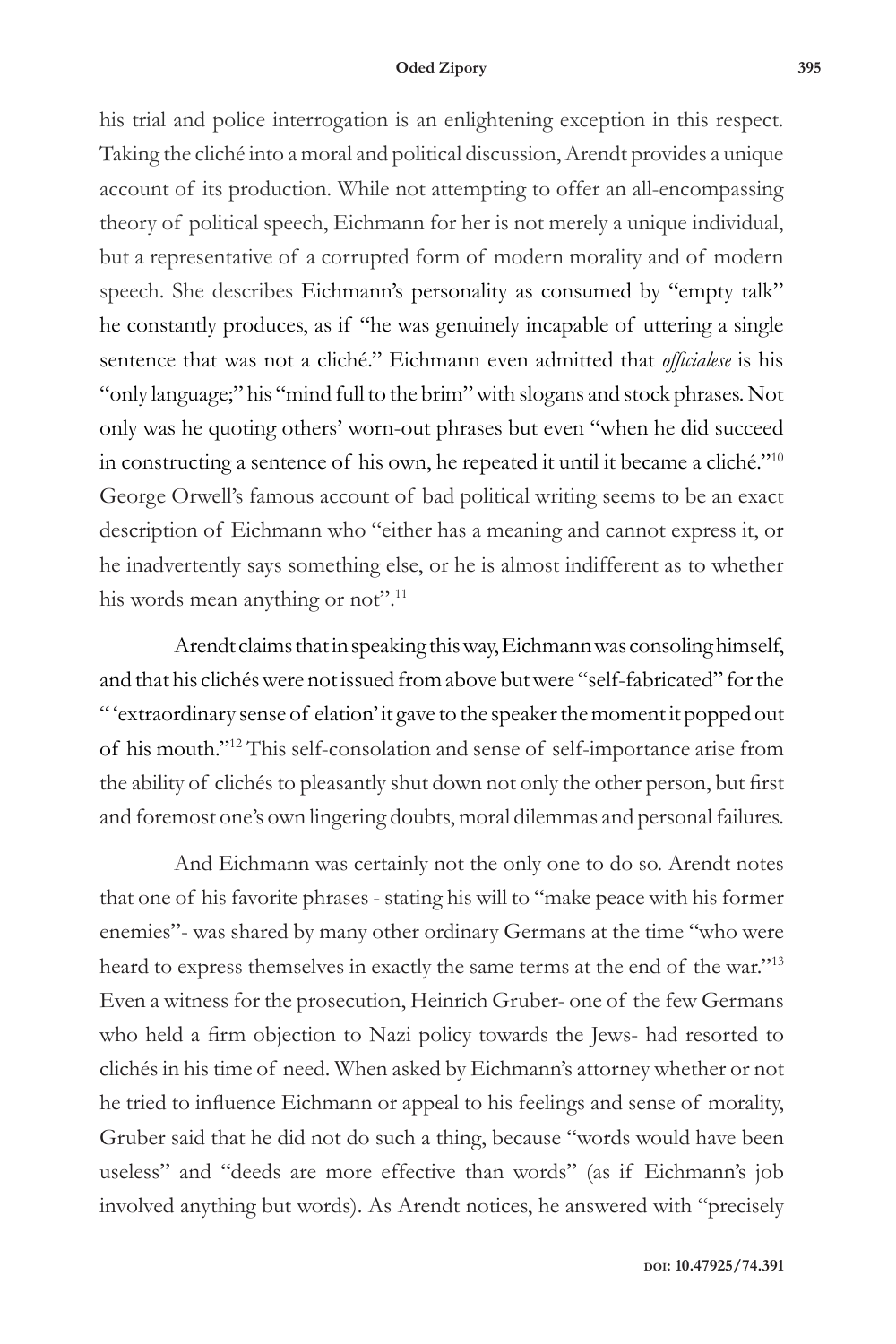those stock phrases that the judges on another occasion declared to be 'empty talk.'"<sup>14</sup> Gruber's ready-made answers, like any other political cliché, were aimed at silencing moral difficulties, at putting his own conscience to sleep.

It is not only conscience that is advised by the cliché to take a rest but reality itself. Arendt notes that during the whole trial, Eichmann failed to explain or properly understand his actions. He did not even grasp his current situation and was surprised and disappointed with the final verdict. Even at his own hanging he had nothing to say but worn-out clichés, so he would be "elated" and forget "that this was his own funeral."15 Arendt suggests that for Eichmann, and, of course, not only for him, clichés and conformity in speaking was a practice that covered up reality. A practice that, if commonly used, becomes the only available option:

> The longer one listened to him [to Eichmann], the more obvious it became that his inability to speak was closely connected with an inability to *think*, namely, to think from the standpoint of somebody else. No communication was possible with him, not because he lied but because he was surrounded by the most reliable of all safeguards against the words and the presence of others, and hence against reality as such.<sup>16</sup>

For Arendt, this inability to think or avoidance of it are tightly connected to modernity. She comments elsewhere that "thoughtlessness – the heedless recklessness or hopeless confusion or complacent repetition of 'truths' which have become trivial and empty – seems [to me] among the outstanding characteristics of our time."17 For the non-thinker, therefore, an extensive use of clichés would be anything but surprising.

Before I turn to clichés in education, there is a little more to be said about the connection between clichés and modernity. This connection is not only made possible by modern industry, and the mass production of cultural objects that intensified the repetition of phrases and images to an unimagined before extent. We can also say that there is something in the modern condition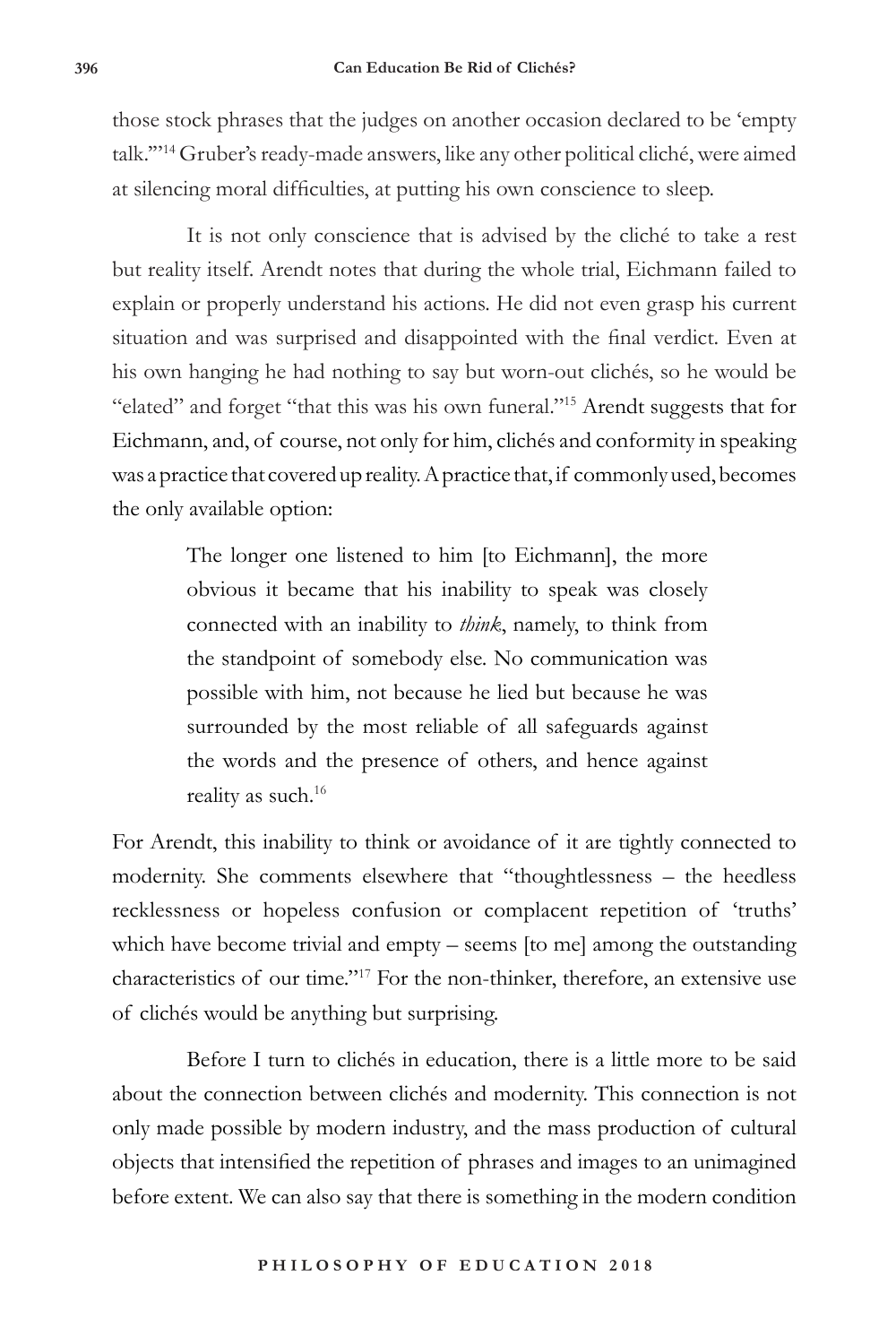itself that invites their use, or as Zijderveld puts it: "The nature of modernity is such that it strongly fosters the functionality of clichés."18 He points to the modern process in which society becomes increasingly abstract, traditional institutions grow thin and ephemeral, and meanings, values and norms lose their earlier stability. In such conditions of uncertainty, the cliché provides a much needed clarity and a sense of belonging. These are, of course, largely artificial, but nevertheless they fill the intimidating modern void caused by the decline of traditional institutions. Therefore, the school as a modern institution, perhaps *the* modern institution, would be susceptible to be dominated by clichés.

## EDUCATION AND CLICHÉS

If educational discourse is indeed marked by clichés, then the question is why does it require so many "safeguards against reality"? I certainly do not think that education is the only field in which clichés are abundant. Conversations about politics, sports, religion, or art are consumed by clichés as well, and, in fact, with enough time and repetition any discourse produces its own set of stock phrases. Nevertheless, we should ask whether there are specific characteristics of education that invite banal speech. In no way is this short paper a comprehensive analysis of educational discourse, but still I want to point at a few tensions inherent in education that make it prone to an extensive use of clichés.

First, as a field of study and not a specific discipline, education is dependent almost entirely on concepts that emerged in other established disciplines. Psychology, medicine, sociology, philosophy, and economics are among the prominent disciplines contributing to educational research. In this state of having to "import" most, if not all, of its methods and analytical concepts from elsewhere, education finds itself using these "foreign" and readymade concepts metaphorically and often superficially, turning them rapidly into clichés. For example, the adoption of the economic concept of "growth" by educational psychology has resulted in "growth mindset," which unfortunately is understood by teachers and students (and sometimes by scholars) in a very simplistic way. About two years ago, I asked my daughter whether she enjoyed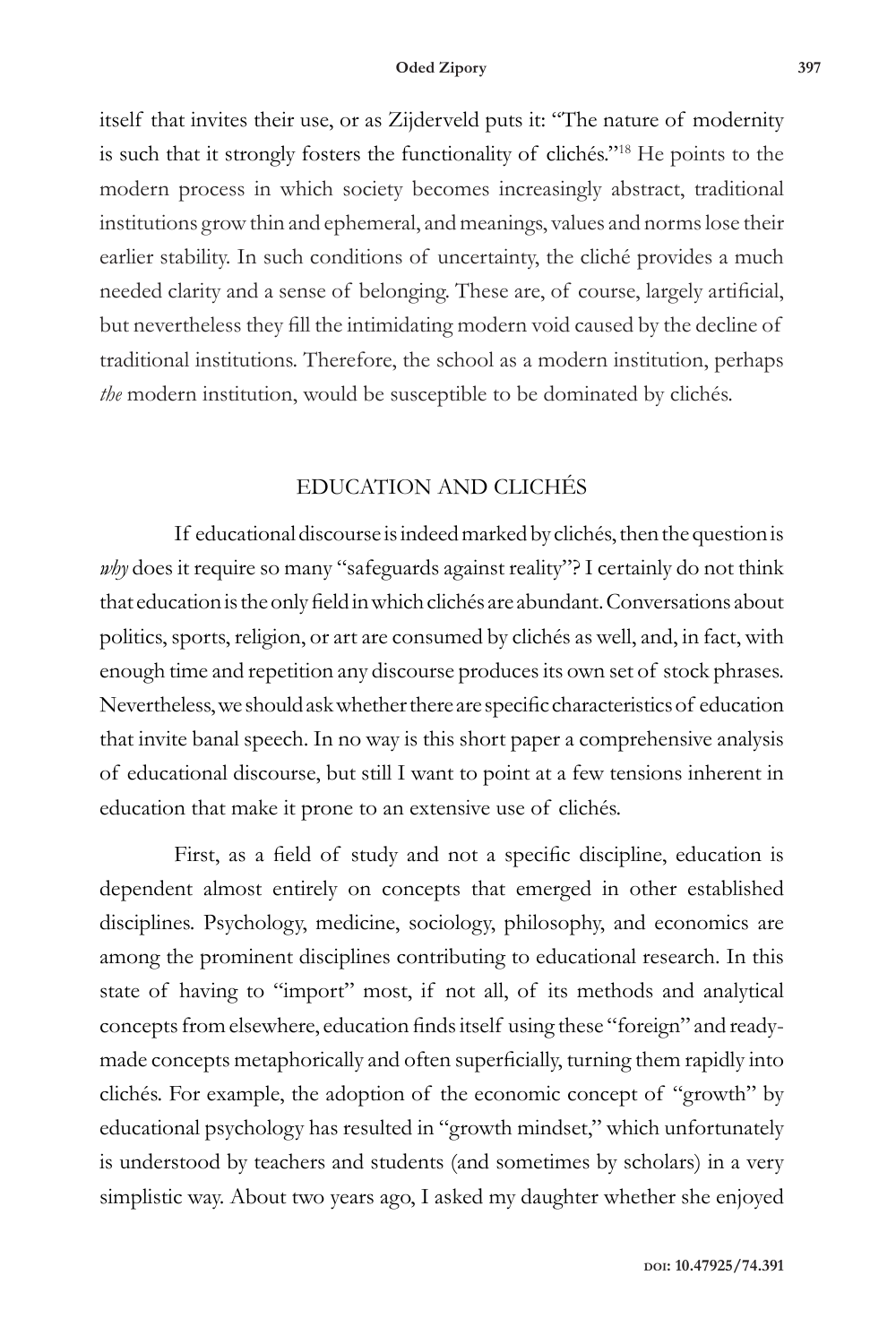her first couple of days in middle school, and she replied that it was a bit boring because almost all the teachers lectured them about growth mindset. The term itself was understood by the students, and probably by the teachers too, as basically a motivational injection – "if you just want something bad enough and set your mind to achieving it, you will succeed!" To the best of my knowledge, critiques of growth that are quite important in economics, are completely absent from the educational discourse, and growth in education is still regarded as an obvious good. For example, while more and more economists doubt the connection between growth and reduction of poverty, in classrooms, and perhaps even in education schools, growth mindset is still unquestionably conceived as another approach for narrowing the achievement gap. In other words, growth mindset became a cliché.

Among other reasons, education's dependency on other disciplines also lowers its prestige. Whether this is justified or not, studying philosophy, economics or psychology in their "home" departments is considered far more rigorous than studying them in the form of "\_\_\_\_\_\_\_\_\_ of education" or "educational \_\_\_\_\_\_\_," and faculty from these departments are hired by education schools at a much higher rate than the other way around. Historian of Education David Labaree is brutally honest about the low status of educational research:

> Our colleagues in the university think of us as being academically weak and narrowly vocational. They see us not as peers in the world of higher education but as an embarrassment that should not really be part of a university at all. To them we look less like a school of medicine than a school of cosmetology. The most prestigious universities often try to limit the education school's ability to grant degrees or even eliminate it altogether. … The conclusion is clear: we rank at the very bottom. As a result of this, we have zero credibility in making pronouncements about education.<sup>19</sup>

In the face of such a disadvantage, speaking in clichés in order to hide this disturbing reality and console oneself is perfectly understandable. Endlessly repeating the importance of education for the nation, for social equality, for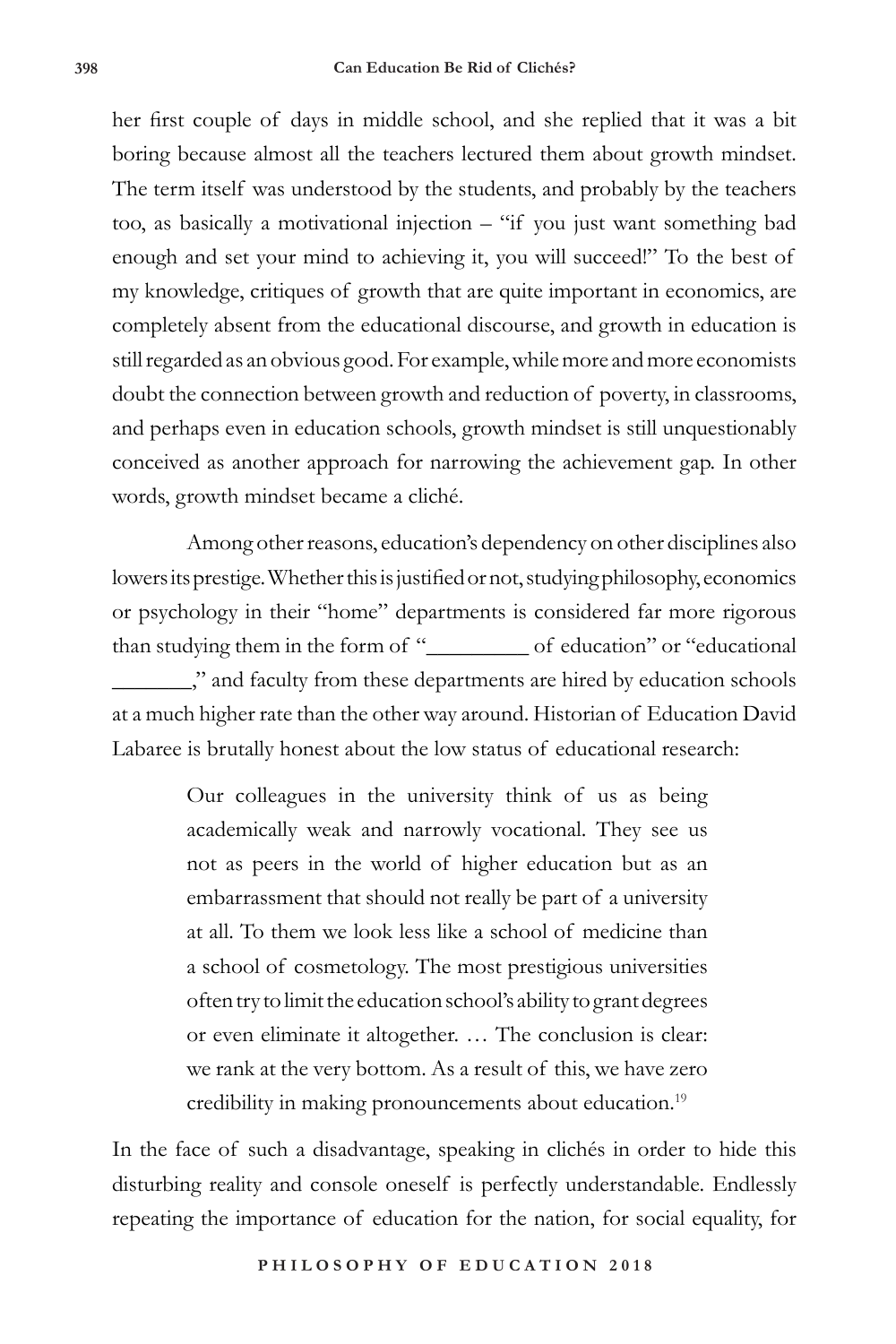personal autonomy, for human progress itself, allows both speaker and listener to avoid this inconvenient truth and regain a (artificial) sense of value. For Labaree, one such alternative source of self-worth is the rhetoric of progressive pedagogies, and he claims that the reason for educational researchers' "longstanding, deeply rooted and widely shared rhetorical commitment to the progressive vision"<sup>20</sup> is found exactly in their weakness and inability to influence pedagogical practices, often including their own. The fact that "Dewey's picture is found on the wall in so many education school offices for so many years"<sup>21</sup> is not only a matter of appreciation for the content of his theories, but mainly due to the image's uplifting function. Dewey's picture, in other words, is a visual cliché – it creates a comfortable mood of elation, uniqueness and community, and at the same time it prevents any meaningful discussion of actual pedagogical changes.

Second, education is not only a scholarly field but a practice, and as such it is exposed to another kind of pressure, or temptation, to resort to clichés. As educational policy researcher John Walton shows, expected to "bridge the ravine that separates theory and practice," and pressured by the "harsh penalties of practice," educationalists, as "practical men," tend to "the most plausible and efficient solutions to the immediate problems they confront, thereby bringing about a kind of closure that excludes consideration of less obvious, more indirect solutions."22 These solutions turn into conventional wisdom that is not informed enough by theory, and having to be transmitted widely, this wisdom takes on a simplistic and banal form.

The practical pressure on educators is increased by the centrality of schooling, and I suggest that the fact that almost all educational theory and practice in the last two centuries revolve around the school adds to the likelihood of clichés. As we have seen earlier, clichés are formed through automatization and endless circulation of speech. Unfortunately, these are exactly the things that take place in the modern school. Roland Barthes claimed that: "All official institutions are *repeating machines*: schools, sports, advertising, popular songs, news, all continually repeat the same structure, the same meaning, often the same words."<sup>23</sup> It is perhaps not incidental, then, that public education and the term "cliché" itself emerged around the same time and place. As former students,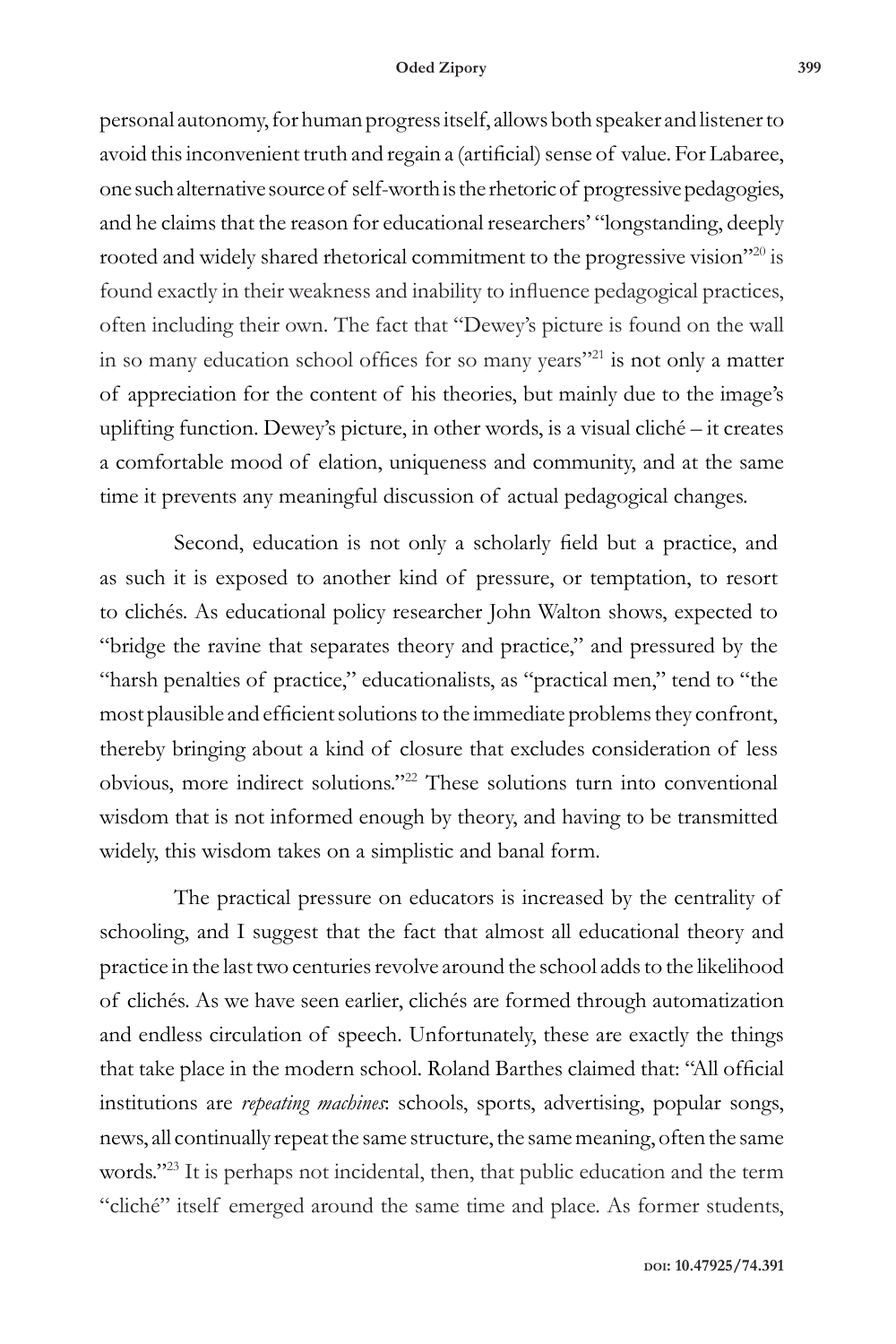all of us are familiar with listening to endless repetitions in the classroom, and those of us who are, or were, school teachers are also familiar with being inclined to speak in repetitions day after day, year after year. Yes, schools, curricula, and students do change. Yet as a former high school teacher myself, I remember quite vividly the frustration of conveying the same meaning in a repeated same structure, and, more often than not, by using the same words. In conclusion to this point, the pressure of practice and the centrality of the school as a repeating machine ultimately make educational clichés almost unavoidable.

Another possible reason for the abundance of clichés in education, one that is closely connected to the practicality of education, could be found in the increasing influence of the managerial approach. According to this explanation, clichés did not originally emerge from educational discourse but were "imported" with the adoption of the managerial vision into schools and higher education. In an interesting article on clichés in management literature, Stefano Harney claims that the use of clichés is not merely strategic (gaining consent from listeners, gaining professional prestige, etc.) but also symptomatic of the new challenges management as a profession and a field faces. Drawing on Deleuze and Guattari, Harney says that traditionally management had a *recording* function – accounting for labor and its cost, and a *miraculating* function – presenting capital as self-expanding and not as rising from labor. Since the increase of immaterial labor has made the measurement of labor – the recording function of management – extremely difficult (how much does it cost to produce a software designer?)- it leans more heavily on its miraculating characteristic, and it does that through clichés. Specifically, it claims to be responsible for work and profits that existed before management ever took place. And this is exactly how cliché' works, for "to claim to produce something already in circulation is to produce a cliché. But what else can management do when it arrives so late? … Left to repeat what is already completed, management can only utter the cliché, however, manically."24

I believe it is not only that education is influenced by the adoption of the managerial view, but that it also faces a similar challenge. Comparing (perhaps a little too simplistically) labor to learning, we can say that if in the past educa-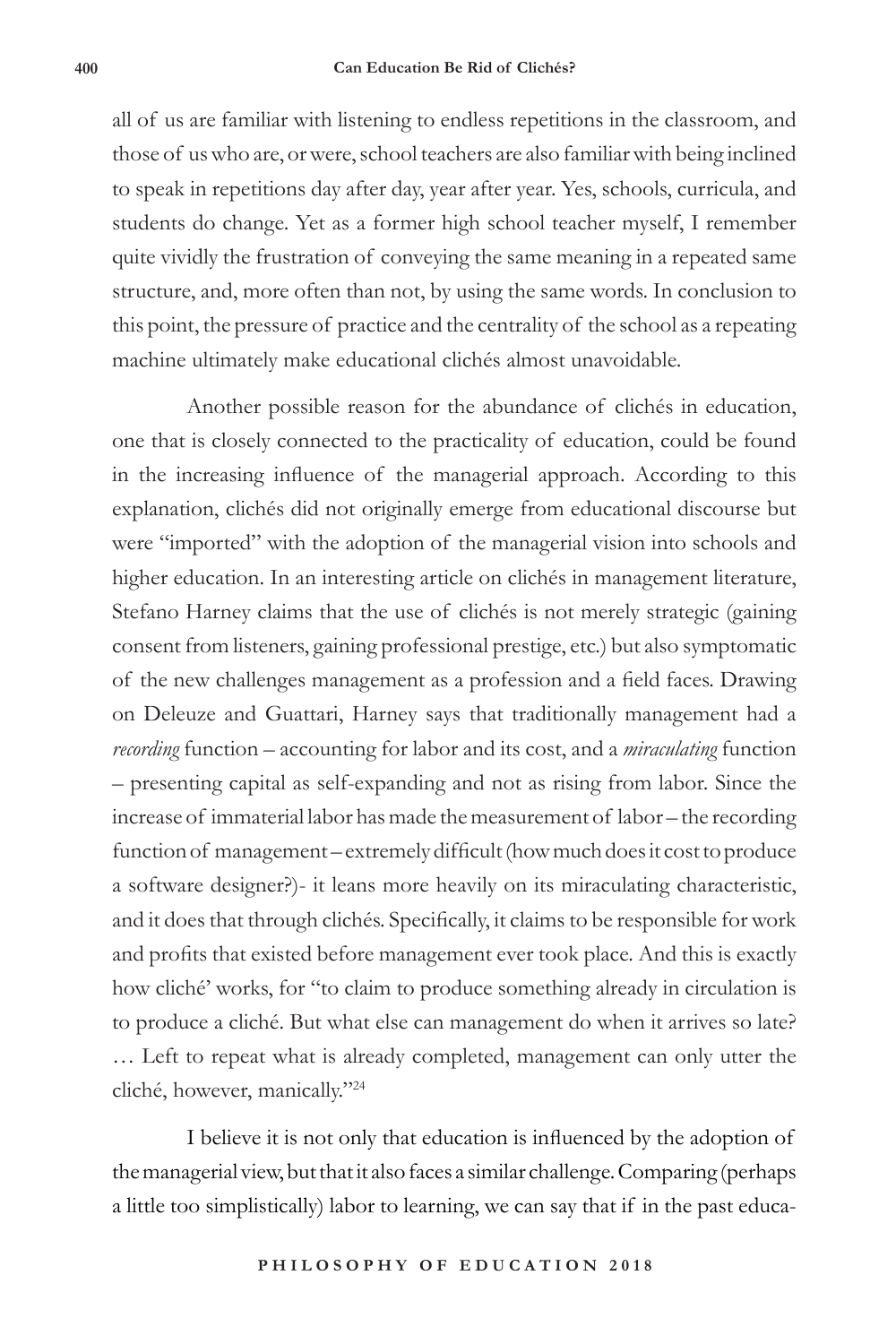#### **Oded Zipory 401**

tionalists could claim that learning took place mainly in the school (like labor mainly happened in the workplace), with the recent rise of new informational technologies, this is no longer the case. Frustrated and intimated by a possible further decline in status, teachers and researchers then claim to produce learning that is actually already there, and again, this is exactly what speaking a cliché is - claiming the production of something new, when in fact, it already exists.

Finally, compared to other practices and research fields, education is uniquely future-oriented. While being commonly conceived as a present "good-in-itself," it is also aimed at future goods such as personal development, profession, social standing, and economic status. And not only is the educator is occupied with the future, she must also view it favorably*.* She makes a promise, and she is optimistic about its fulfillment. Since losing optimism when educating is considered a failure, anything that might threaten it must be put aside, and clichés, as we saw earlier, are excellent figures of speech for doing just that. In face of the genuinely difficult task of following promises made to a child, doubts and insecurities that might arise from facing reality are excluded by the repeated utterance of a cliché, leaving the teacher, scholar or policy maker perhaps more confident, but only deceivingly so.

## CONCLUSION: TOWARDS RESISTING CLICHÉS

Disposing of clichés altogether is probably impossible. Every discursive community requires, in addition to exchange of ideas and transformation of content, agreements that are obvious and unreflective. Clichés are needed to our daily interactions, and much like institutions, they are essential to the functioning of society. To some extent, however, clichés can be exposed and resisted. In pointing to a way of doing this, I return to Arendt, this time to the decisions she makes as the writer of *Eichmann in Jerusalem.* I suggest that the clever name of the book implies more than usually understood. The full name of the book (originally a series of articles in *The New Yorker*) is *Eichmann in Jerusalem: A Report on the Banality of Evil*, and, of course, we all know about the banality of evil, which turned into one of the more annoying, and dangerous, moral clichés. I find interesting the "report" part of the title. *Reporting*,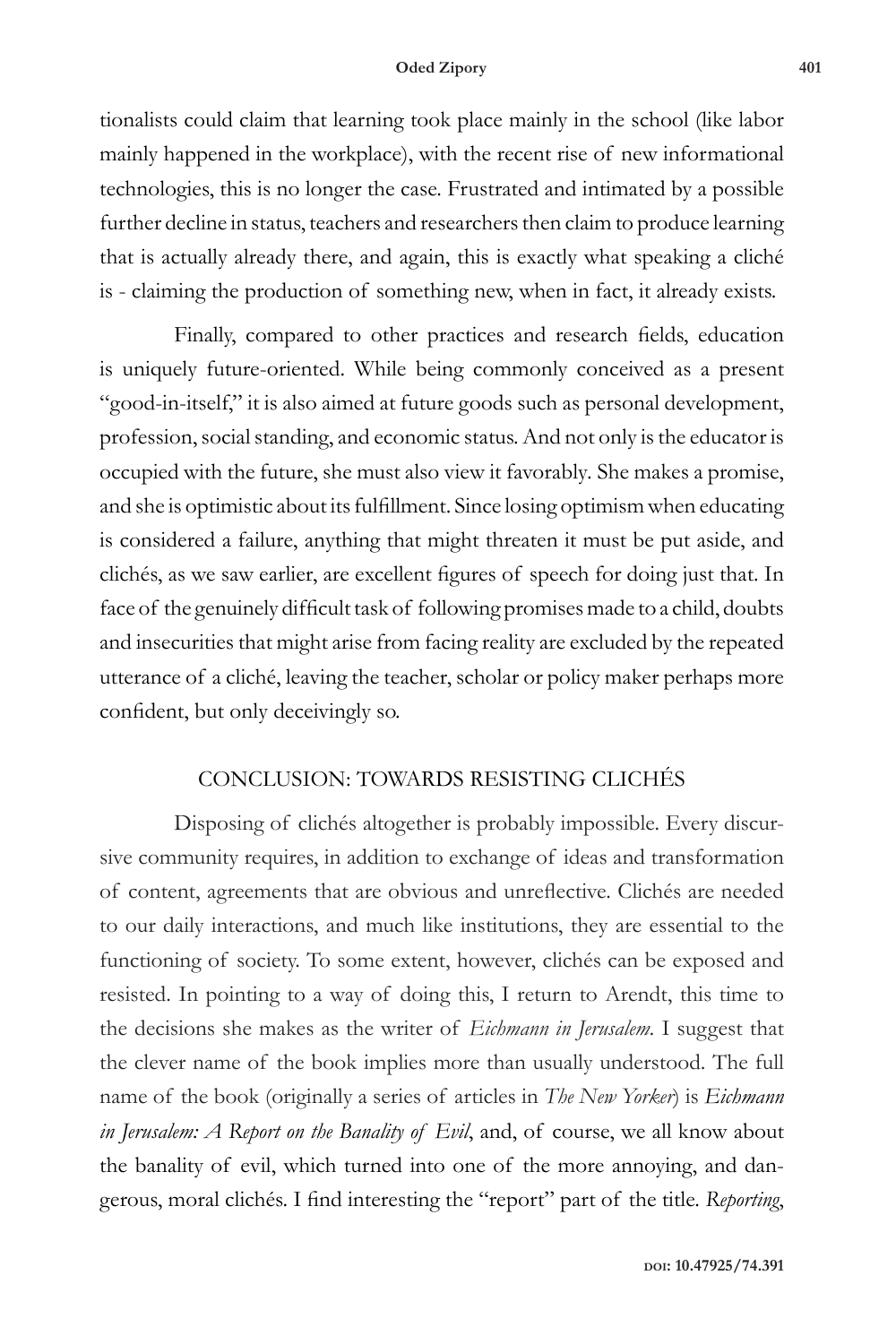commonly considered as far from creativity and as primarily passive, is taken by Arendt to be an intellectual practice that requires both loyalty to the facts and their constant critique. Since no immediate knowledge is available for us, besides the "knowledge" provided by clichés and other thoughtless expressions, and because the facts do not "speak for themselves," thinking and speech must be active, creative and imaginative in order for moral judgment to take place. In her report, Arendt relentlessly questions common language, and without having a clear analytical approach (at least, without announcing one) she critiques, and criticizes, almost every moral and political concept that plays part in the trial – law, state, citizenship, order, collaboration, evil, resistance, justice, legitimacy. These concepts are destabilized by her up to the point where none of them could be easily defined and agreed upon unreflectively. The artificial safety Eichmann surrounds himself with by using clichés, and the certainty that the court promised to deliver through appropriate legal procedure, are destroyed by Arendt, who keeps on asking difficult questions. These questions (which indeed disturbed many people, organizations and states) could be rightly seen as the exact opposite of the cliché – where one delivers immediate, thoughtless agreement, the other creates harsh dissensus; where one shuts down conversation, the other generates a discourse that goes on till this day; and where one runs away in fear from reality, the other embraces it.

We can rightly see Arendt's report as an excellent exercise in thinking and talking about a topic, not in a way that is totally free from regulation and repetition, but in a way that is at least aware of the characteristics of speech and of its functions. Applying Arendt's non-methodical approach to educational phenomena is sure to create confusion and uncertainty. It will be, however, a necessary first step towards freeing educational discourse from banality. Philosophy of education, aware and critical of its own speech, has an important part in taking this step.

<sup>1</sup> Hannah Arendt, *Eichmann in Jerusalem: A Report on the Banality of Evil (*New York, NY: Penguin Books, 2006).